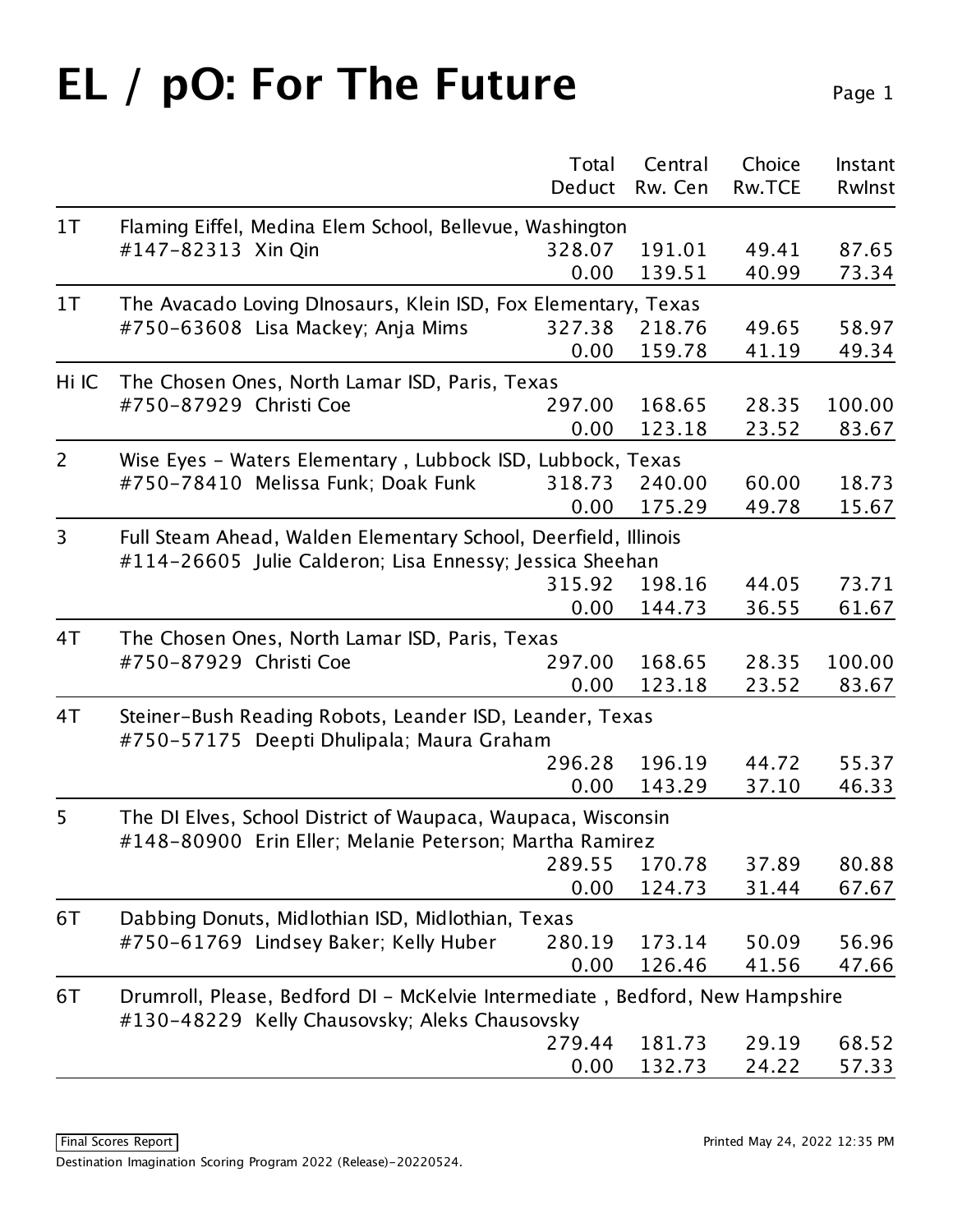# **EL / pO: For The Future** Page 2

|                |                                                                                                                                          | Total  | Central | Choice        | Instant |
|----------------|------------------------------------------------------------------------------------------------------------------------------------------|--------|---------|---------------|---------|
|                |                                                                                                                                          | Deduct | Rw. Cen | <b>Rw.TCE</b> | Rwlnst  |
| $\overline{7}$ | Jr. Scientists, Friendswood ISD, Friendswood, Texas                                                                                      |        |         |               |         |
|                | #750-87640 Amanda Ring; Chris Barden                                                                                                     | 263.92 | 197.45  | 38.18         | 28.29   |
|                |                                                                                                                                          | 0.00   | 144.21  | 31.68         | 23.67   |
| 8              | EG and the JFABS, Brownsville ISD, Brownsville, Texas<br>#750-61247 Daniella Resendez; Irma De Leon                                      |        |         |               |         |
|                |                                                                                                                                          | 260.34 | 172.97  | 45.14         | 42.23   |
|                |                                                                                                                                          | 0.00   | 126.33  | 37.45         | 35.33   |
| 9              | The Sky Eagles, Elk Creek Elementary School PTA, Bailey, Colorado                                                                        |        |         |               |         |
|                | #106-69336 Laurie Woulfe                                                                                                                 | 250.35 | 158.45  | 32.94         | 58.96   |
|                |                                                                                                                                          | 0.00   | 115.73  | 27.33         | 49.33   |
| 10             | The Royal Smarty Pants, Conroe ISD, THE WOODLANDS-Coulson Tough, Texas                                                                   |        |         |               |         |
|                | #750-21776 Adam Parker                                                                                                                   | 246.94 | 147.49  | 31.34         | 68.11   |
|                |                                                                                                                                          | 0.00   | 107.72  | 26.00         | 56.99   |
| 11             | The Future Girls, Alef Peretz, Sao Paulo, Brazil<br>#163-72328 Erika Tomaspolsky; vivian prist                                           |        |         |               |         |
|                |                                                                                                                                          | 203.86 | 152.31  | 33.23         | 18.32   |
|                |                                                                                                                                          | 0.00   | 111.24  | 27.57         | 15.33   |
| 12             | The Amazing Six, LRSD-Williams Magnet, Little Rock, Arkansas<br>#103-85510 Susan Jackson; Rhonda Adams; Stacy O'Brien; Natasha McElderry |        |         |               |         |
|                |                                                                                                                                          | 189.30 | 93.51   | 20.89         | 74.90   |
|                |                                                                                                                                          | 0.00   | 68.30   | 17.33         | 62.67   |
|                |                                                                                                                                          |        |         |               |         |
| 13             | Destination Troy, Park IB Magnet, Hot Springs, Arkansas                                                                                  |        |         |               |         |
|                | #103-40063 jodie spainhour                                                                                                               | 182.72 | 100.56  | 25.59         | 56.57   |
|                |                                                                                                                                          | 0.00   | 73.45   | 21.23         | 47.33   |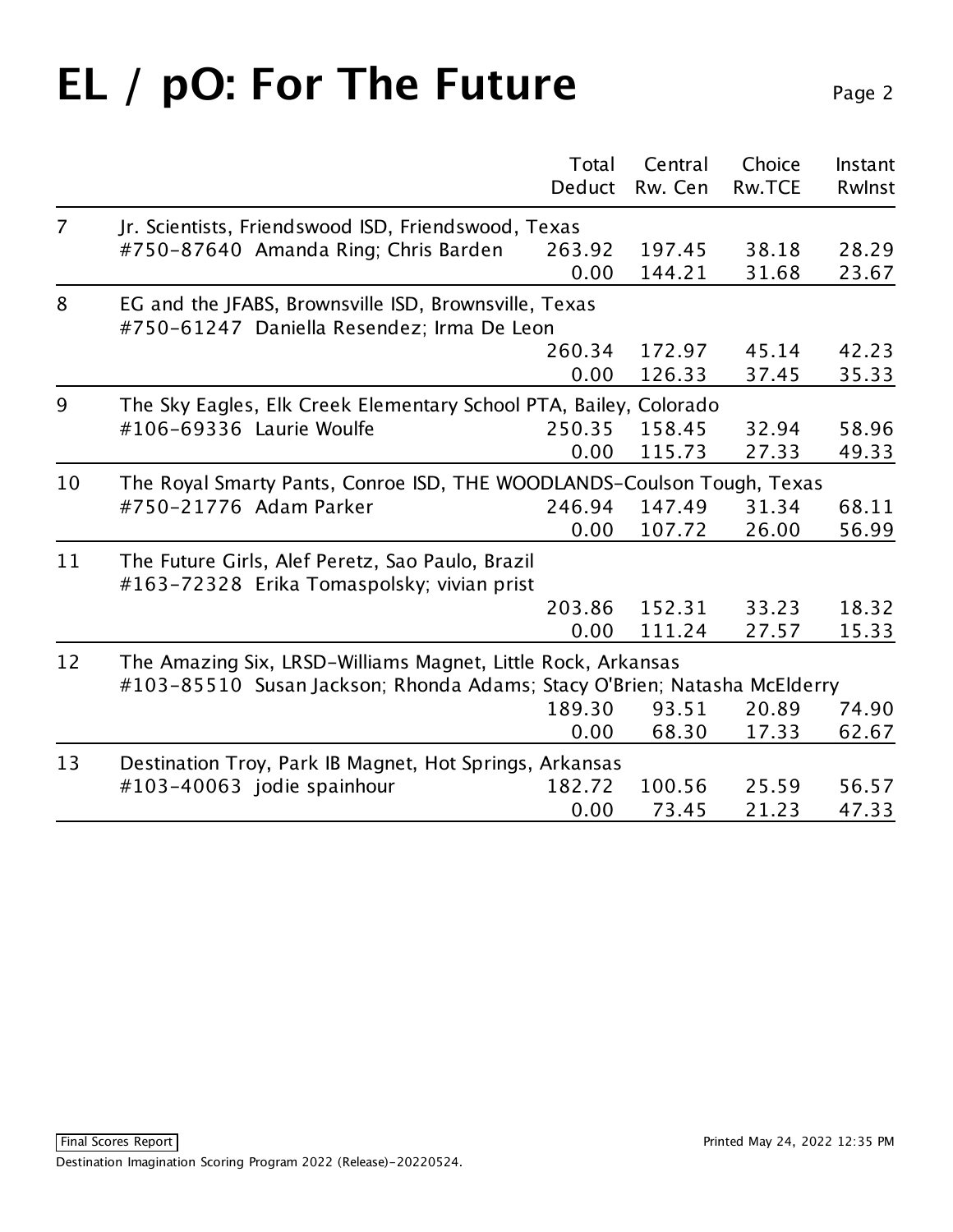### **ML** / pO: For The Future Page 1

|                |                                                                                                                          | Total  | Central | Choice        | Instant |
|----------------|--------------------------------------------------------------------------------------------------------------------------|--------|---------|---------------|---------|
|                |                                                                                                                          | Deduct | Rw. Cen | <b>Rw.TCE</b> | Rwlnst  |
| $\mathbf 1$    | SMMS DI and the Seven Saints, St Michaels Middle School, St Michaels, Maryland                                           |        |         |               |         |
|                | #120-33970 Rebecca Mautz; Kim Beers                                                                                      | 365.01 | 224.85  | 51.51         | 88.65   |
|                |                                                                                                                          | 0.00   | 167.08  | 41.78         | 75.56   |
| Hi IC          | Puzzle Perfect - YWLA of Midland, Midland ISD, Midland, Texas<br>#750-60742 Allison Hansen; Laura Doughty                |        |         |               |         |
|                |                                                                                                                          | 279.37 | 141.02  | 38.35         | 100.00  |
|                |                                                                                                                          | 0.00   | 104.79  | 31.11         | 85.23   |
| $\overline{2}$ | Gift Giving Amigas, Socorro ISD, El Paso, Texas<br>#750-87309 Gabriel Aragon; Cynthia Aragon                             |        |         |               |         |
|                |                                                                                                                          | 354.99 | 240.00  | 51.63         | 63.36   |
|                |                                                                                                                          | 0.00   | 178.34  | 41.88         | 54.00   |
| 3              | Science Alliance, Wylie ISD, Abilene, Abilene, Texas                                                                     |        |         |               |         |
|                | #750-71045 Kim Cheek; Jennifer Hanner                                                                                    | 351.27 | 228.56  | 57.79         | 64.92   |
|                |                                                                                                                          | 0.00   | 169.84  | 46.88         | 55.33   |
| 4              | Harbilony, KASI, Bucheon, Korea<br>#171-63710 SO HYEON BAE; SuJi Mun; SooEun Park                                        |        |         |               |         |
|                |                                                                                                                          | 340.43 | 208.32  | 60.00         | 72.11   |
|                |                                                                                                                          | 0.00   | 154.80  | 48.67         | 61.46   |
| 5              | Off Topic, Katy ISD, Katy, Texas                                                                                         | 317.59 | 192.32  | 51.22         | 74.05   |
|                | #750-21532 Meenakshi Gangwar                                                                                             | 0.00   | 142.91  | 41.55         | 63.11   |
| 6T             | Smarty Pugs, Richardson ISD, Dallas, Texas                                                                               | 299.84 | 188.36  | 43.70         | 67.78   |
|                | #750-644 Anne Howard; Jill Russell                                                                                       | 0.00   | 139.97  | 35.45         | 57.77   |
| 6T             | The Mountain Eagles, West Jeff Middle School PTA, Bailey, Colorado                                                       |        |         |               |         |
|                | #106-31646 Laurie Woulfe                                                                                                 | 299.61 | 199.12  | 55.76         | 44.73   |
|                |                                                                                                                          | 0.00   | 147.96  | 45.23         | 38.12   |
| $\overline{7}$ | That One Team, Centerville City Schools, Centerville, Ohio<br>#135-42145 Michelle Oxrider; Deborah Nelson; Harry Oxrider |        |         |               |         |
|                |                                                                                                                          | 294.92 | 166.63  | 54.23         | 74.06   |
|                |                                                                                                                          | 0.00   | 123.82  | 43.99         | 63.12   |
| 8              | Puzzle Perfect - YWLA of Midland, Midland ISD, Midland, Texas<br>#750-60742 Allison Hansen; Laura Doughty                |        |         |               |         |
|                |                                                                                                                          | 279.37 | 141.02  | 38.35         | 100.00  |
|                |                                                                                                                          | 0.00   | 104.79  | 31.11         | 85.23   |
|                |                                                                                                                          |        |         |               |         |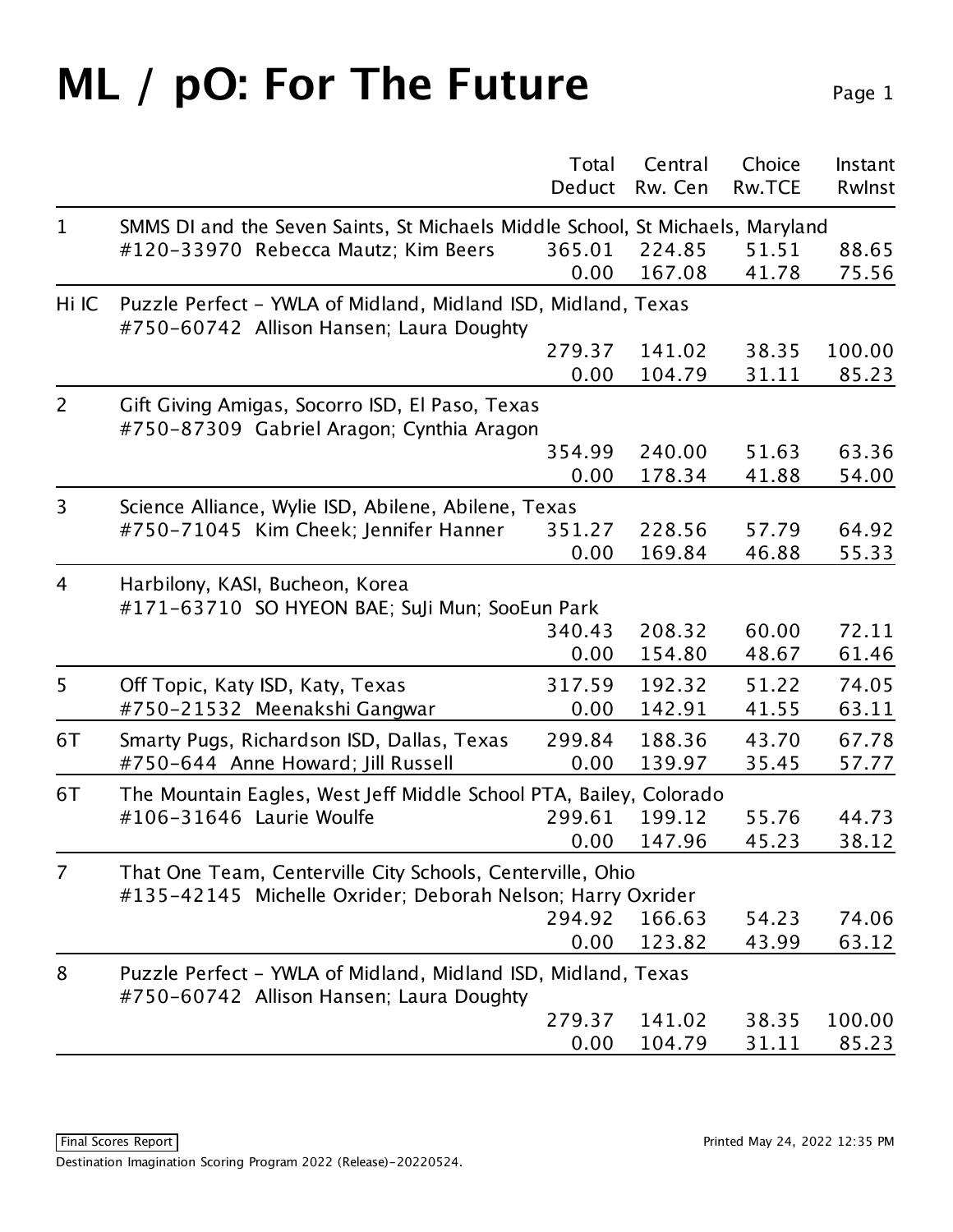#### **ML** / pO: For The Future Page 2

|                       | Total                                                            | Central                                                                                                                                                                                                                                 | Choice                                                                                                                                                                     | Instant                                                                                                                                                                                                                                                                           |  |
|-----------------------|------------------------------------------------------------------|-----------------------------------------------------------------------------------------------------------------------------------------------------------------------------------------------------------------------------------------|----------------------------------------------------------------------------------------------------------------------------------------------------------------------------|-----------------------------------------------------------------------------------------------------------------------------------------------------------------------------------------------------------------------------------------------------------------------------------|--|
|                       | Deduct                                                           | Rw. Cen                                                                                                                                                                                                                                 | <b>Rw.TCE</b>                                                                                                                                                              | Rwlnst                                                                                                                                                                                                                                                                            |  |
|                       |                                                                  |                                                                                                                                                                                                                                         |                                                                                                                                                                            |                                                                                                                                                                                                                                                                                   |  |
|                       | 275.62                                                           | 151.62                                                                                                                                                                                                                                  | 46.03                                                                                                                                                                      | 77.97                                                                                                                                                                                                                                                                             |  |
|                       |                                                                  |                                                                                                                                                                                                                                         |                                                                                                                                                                            | 66.45                                                                                                                                                                                                                                                                             |  |
|                       |                                                                  |                                                                                                                                                                                                                                         |                                                                                                                                                                            |                                                                                                                                                                                                                                                                                   |  |
|                       |                                                                  |                                                                                                                                                                                                                                         |                                                                                                                                                                            | 70.13                                                                                                                                                                                                                                                                             |  |
|                       |                                                                  |                                                                                                                                                                                                                                         |                                                                                                                                                                            | 59.77                                                                                                                                                                                                                                                                             |  |
|                       |                                                                  |                                                                                                                                                                                                                                         |                                                                                                                                                                            |                                                                                                                                                                                                                                                                                   |  |
|                       | 265.68                                                           | 180.03                                                                                                                                                                                                                                  | 46.02                                                                                                                                                                      | 39.63                                                                                                                                                                                                                                                                             |  |
|                       | 0.00                                                             | 133.78                                                                                                                                                                                                                                  | 37.33                                                                                                                                                                      | 33.78                                                                                                                                                                                                                                                                             |  |
|                       |                                                                  |                                                                                                                                                                                                                                         |                                                                                                                                                                            |                                                                                                                                                                                                                                                                                   |  |
|                       |                                                                  |                                                                                                                                                                                                                                         |                                                                                                                                                                            | 62.04                                                                                                                                                                                                                                                                             |  |
|                       | 0.00                                                             | 115.84                                                                                                                                                                                                                                  | 33.00                                                                                                                                                                      | 52.88                                                                                                                                                                                                                                                                             |  |
|                       |                                                                  |                                                                                                                                                                                                                                         |                                                                                                                                                                            |                                                                                                                                                                                                                                                                                   |  |
|                       |                                                                  |                                                                                                                                                                                                                                         |                                                                                                                                                                            | 46.27                                                                                                                                                                                                                                                                             |  |
|                       | 0.00                                                             | 121.80                                                                                                                                                                                                                                  | 33.00                                                                                                                                                                      | 39.44                                                                                                                                                                                                                                                                             |  |
|                       |                                                                  |                                                                                                                                                                                                                                         |                                                                                                                                                                            |                                                                                                                                                                                                                                                                                   |  |
| #130-4110 Adam Storer | 181.40                                                           | 98.06                                                                                                                                                                                                                                   | 24.93                                                                                                                                                                      | 58.41                                                                                                                                                                                                                                                                             |  |
|                       | 0.00                                                             | 72.87                                                                                                                                                                                                                                   | 20.22                                                                                                                                                                      | 49.78                                                                                                                                                                                                                                                                             |  |
|                       | #141-22256 Jennifer Brist<br>#750-65545 Carol Reese; Pooja Arora | 0.00<br>272.64<br>0.00<br>West Ridge Wildcats, Eanes ISD, Austin, Texas<br>#147-91540 Sarah Del Toro; Dori Schmelzer<br>258.61<br>Di Divas, Medfield DI, Medfield, Massachusetts<br>#119-14499 Randal Kenworthy; Mike Crocker<br>250.86 | #123-92550 Pamela Schroeder; Lynn Montgomery; Janae Bower<br>112.67<br>161.70<br>120.16<br>155.89<br>163.91<br>P.A.S.S. the Books, Bow Memorial School, Bow, New Hampshire | Struck by Creativity, Anoka-Hennepin #11, Northdale Middle School, Minnesota<br>37.34<br>Dramatic! But Effective?, Watertown School District, Watertown, South Dakota<br>40.81<br>33.10<br>The Trilingual Six, Kennewick School District, Kennewick, Washington<br>40.68<br>40.68 |  |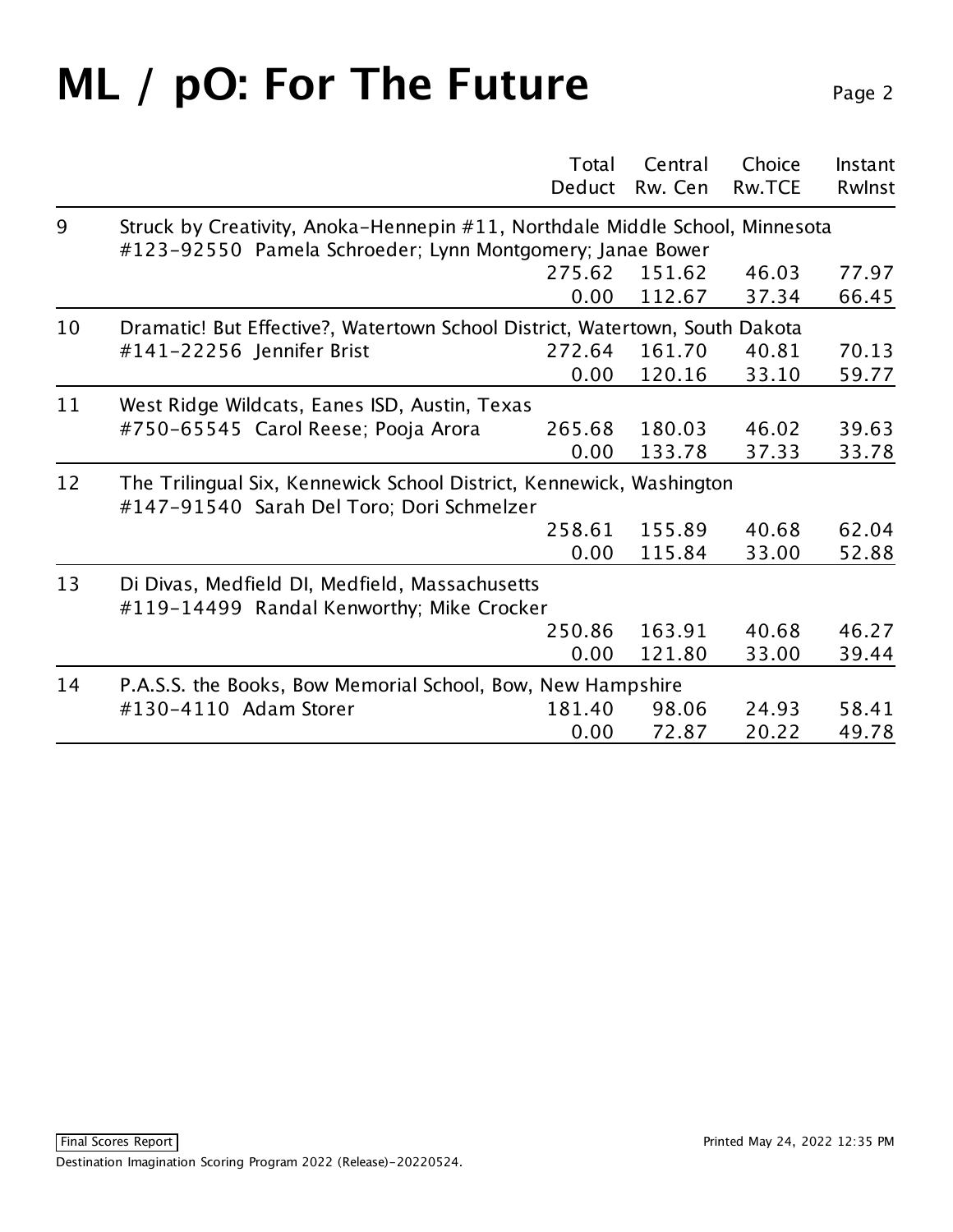## SL / pO: For The Future Page 1

|                |                                                                                                                      | Total<br>Deduct | Central<br>Rw. Cen | Choice<br><b>Rw.TCE</b> | Instant<br>Rwlnst |
|----------------|----------------------------------------------------------------------------------------------------------------------|-----------------|--------------------|-------------------------|-------------------|
| $\mathbf{1}$   | Da Cheeeeeeze, Wayzata Schools, Minnesota<br>#123-5622 Pamela Schroeder; jenny zeroni                                |                 |                    |                         |                   |
|                |                                                                                                                      | 397.21<br>0.00  | 240.00<br>198.63   | 57.21<br>52.12          | 100.00<br>95.99   |
| Hi IC          | Da Cheeeeeeze, Wayzata Schools, Minnesota<br>#123-5622 Pamela Schroeder; jenny zeroni                                |                 |                    |                         |                   |
|                |                                                                                                                      | 397.21          | 240.00             | 57.21                   | 100.00            |
|                |                                                                                                                      | 0.00            | 198.63             | 52.12                   | 95.99             |
| $\overline{2}$ | raDIcals, Fort Bend ISD, Sugar Land, Texas<br>#750-54770 Jigisha Doshi                                               | 369.78<br>0.00  | 215.67<br>178.49   | 60.00<br>54.66          | 94.11<br>90.34    |
| 3              | Bubbles, Independent, Allen, Texas<br>#750-68011 Sunita Manne; Kavita Doddamane                                      |                 |                    |                         |                   |
|                |                                                                                                                      | 355.37          | 205.15             | 51.95                   | 98.27             |
|                |                                                                                                                      | 0.00            | 169.79             | 47.33                   | 94.33             |
| 4              | Shoepernova, Centerville City Schools, Centerville, Ohio<br>#135-29283 Kim Nassmacher; Harry Oxrider; Tina Hutzelman |                 |                    |                         |                   |
|                |                                                                                                                      | 339.11          | 200.79             | 49.53                   | 88.79             |
|                |                                                                                                                      | 0.00            | 166.18             | 45.12                   | 85.23             |
| 5              | Girl Talk- GOHS, Conroe ISD, Spring-GOHS, Texas                                                                      |                 |                    |                         |                   |
|                | #750-89774 Crystal Deville                                                                                           | 333.31          | 210.06             | 38.17                   | 85.08             |
|                |                                                                                                                      | 0.00            | 173.85             | 34.77                   | 81.67             |
| 6T             | Andover Animal Advocates, Challenge Me, Inc., Andover, Massachusetts                                                 |                 |                    |                         |                   |
|                | #119-36403 Stephanie Maze-Hsu; Manisha Godhani; Sarah Christ                                                         |                 | 182.73             |                         | 91.22             |
|                |                                                                                                                      | 321.15<br>0.00  | 151.23             | 47.20<br>43.00          | 87.56             |
|                |                                                                                                                      |                 |                    |                         |                   |
| 6T             | moo., Harvest Christian Academy, Keller, Texas                                                                       |                 |                    |                         |                   |
|                | #750-99126 Amanda Walls                                                                                              | 320.68<br>0.00  | 211.68<br>175.19   | 54.02<br>49.21          | 54.98<br>52.78    |
|                |                                                                                                                      |                 |                    |                         |                   |
| 7              | Tinfoil Robots - Lubbock HS, Lubbock ISD, Lubbock, Texas                                                             |                 |                    |                         |                   |
|                | #750-7521 Jennifer Harris; James Harris                                                                              | 319.32<br>0.00  | 189.99<br>157.24   | 46.47<br>42.33          | 82.86<br>79.54    |
|                |                                                                                                                      |                 |                    |                         |                   |
| 8              | The Bus Drivers, Greenville High School, Greenville Texas, Texas                                                     |                 |                    |                         |                   |
|                | #750-27360 Lori Butler; Kiley Austin                                                                                 | 292.21          | 155.28             | 45.49                   | 91.44             |
|                |                                                                                                                      | 0.00            | 128.51             | 41.44                   | 87.77             |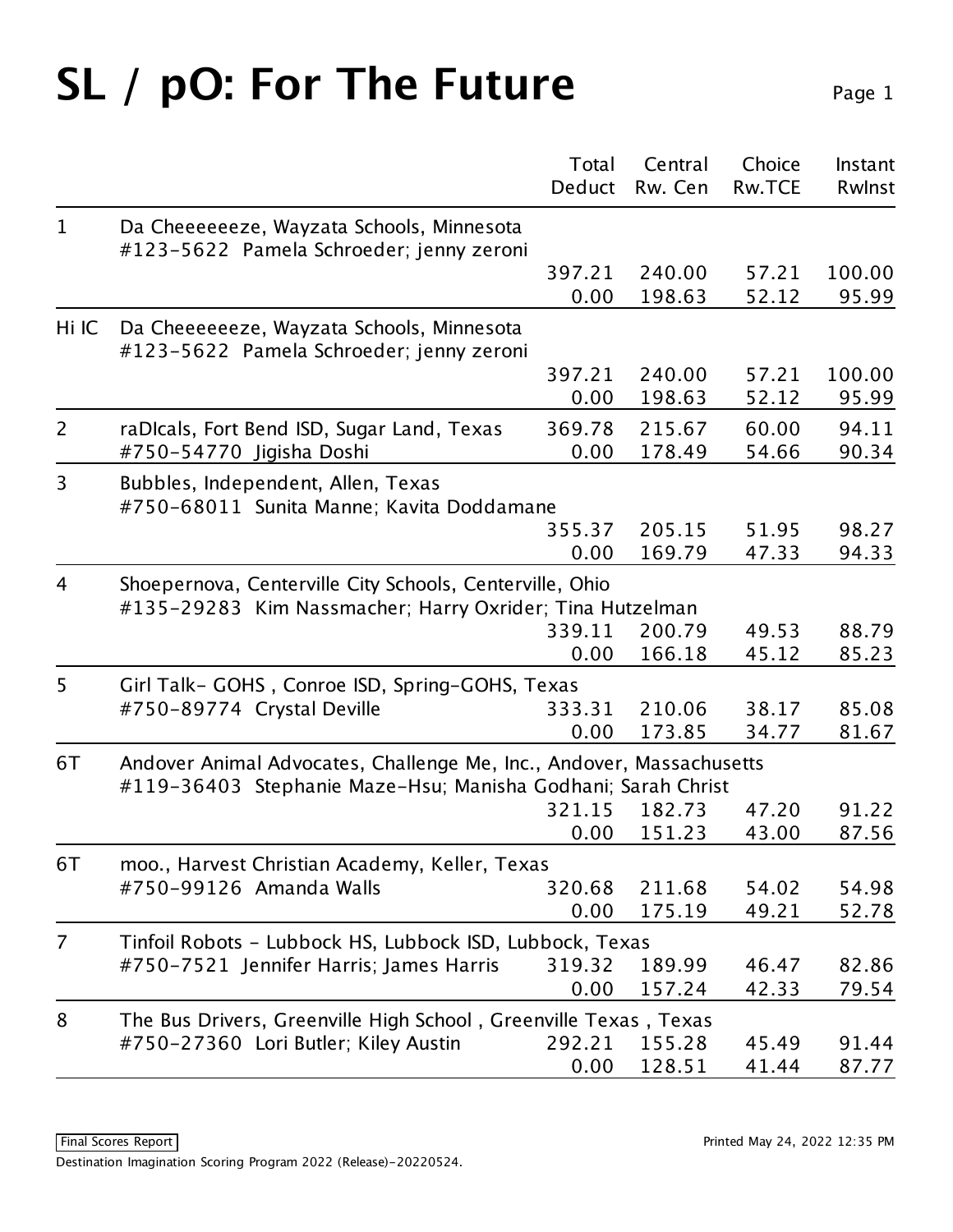# SL / pO: For The Future Page 2

| 9<br>DI Versity, Susannah Stearns, Corpus Christi, Texas<br>#750-53337 Susannah Stearns<br>41.35<br>287.48<br>174.73<br>0.00<br>144.61<br>37.67<br>10<br>Contains 2% juice, Mercer Island School District, Mercer Island, Washington<br>#147-4717 Julie Langley; Brian Langley<br>177.69<br>39.02<br>283.37<br>35.55<br>0.00<br>147.06<br>Fearsome Four, Beachwood city schools, Beachwood, Ohio<br>11T<br>#135-97126 Cuiyu Geng; Bill App<br>273.56<br>142.09<br>42.22<br>0.00<br>117.60<br>38.46<br>Imagineers, Independent, Richardson, Texas<br>11T<br>#750-65462 Vidya Krishnan; Nithya Venkatraman<br>272.67<br>173.27<br>46.84<br>0.00<br>143.40<br>42.67<br>12<br>The Golden Bears, Youngstown City Schools, Youngstown, Ohio<br>#135-48653 Jeanne Constantino<br>225.93<br>127.47<br>37.46<br>0.00<br>105.50<br>34.13<br>13<br>R.I.P. Scooter, Irving ISD, MacArthur High School, Texas<br>#750-45235 Sean Henderson; Dawn Ryals |  | Total  | Central | Choice        | Instant |  |  |
|-------------------------------------------------------------------------------------------------------------------------------------------------------------------------------------------------------------------------------------------------------------------------------------------------------------------------------------------------------------------------------------------------------------------------------------------------------------------------------------------------------------------------------------------------------------------------------------------------------------------------------------------------------------------------------------------------------------------------------------------------------------------------------------------------------------------------------------------------------------------------------------------------------------------------------------------|--|--------|---------|---------------|---------|--|--|
|                                                                                                                                                                                                                                                                                                                                                                                                                                                                                                                                                                                                                                                                                                                                                                                                                                                                                                                                           |  | Deduct | Rw. Cen | <b>Rw.TCE</b> | Rwlnst  |  |  |
|                                                                                                                                                                                                                                                                                                                                                                                                                                                                                                                                                                                                                                                                                                                                                                                                                                                                                                                                           |  |        |         |               |         |  |  |
|                                                                                                                                                                                                                                                                                                                                                                                                                                                                                                                                                                                                                                                                                                                                                                                                                                                                                                                                           |  |        |         |               | 71.40   |  |  |
|                                                                                                                                                                                                                                                                                                                                                                                                                                                                                                                                                                                                                                                                                                                                                                                                                                                                                                                                           |  |        |         |               | 68.54   |  |  |
|                                                                                                                                                                                                                                                                                                                                                                                                                                                                                                                                                                                                                                                                                                                                                                                                                                                                                                                                           |  |        |         |               |         |  |  |
|                                                                                                                                                                                                                                                                                                                                                                                                                                                                                                                                                                                                                                                                                                                                                                                                                                                                                                                                           |  |        |         |               | 66.66   |  |  |
|                                                                                                                                                                                                                                                                                                                                                                                                                                                                                                                                                                                                                                                                                                                                                                                                                                                                                                                                           |  |        |         |               | 63.99   |  |  |
|                                                                                                                                                                                                                                                                                                                                                                                                                                                                                                                                                                                                                                                                                                                                                                                                                                                                                                                                           |  |        |         |               |         |  |  |
|                                                                                                                                                                                                                                                                                                                                                                                                                                                                                                                                                                                                                                                                                                                                                                                                                                                                                                                                           |  |        |         |               | 89.25   |  |  |
|                                                                                                                                                                                                                                                                                                                                                                                                                                                                                                                                                                                                                                                                                                                                                                                                                                                                                                                                           |  |        |         |               | 85.67   |  |  |
|                                                                                                                                                                                                                                                                                                                                                                                                                                                                                                                                                                                                                                                                                                                                                                                                                                                                                                                                           |  |        |         |               |         |  |  |
|                                                                                                                                                                                                                                                                                                                                                                                                                                                                                                                                                                                                                                                                                                                                                                                                                                                                                                                                           |  |        |         |               |         |  |  |
|                                                                                                                                                                                                                                                                                                                                                                                                                                                                                                                                                                                                                                                                                                                                                                                                                                                                                                                                           |  |        |         |               | 52.56   |  |  |
|                                                                                                                                                                                                                                                                                                                                                                                                                                                                                                                                                                                                                                                                                                                                                                                                                                                                                                                                           |  |        |         |               | 50.45   |  |  |
|                                                                                                                                                                                                                                                                                                                                                                                                                                                                                                                                                                                                                                                                                                                                                                                                                                                                                                                                           |  |        |         |               |         |  |  |
|                                                                                                                                                                                                                                                                                                                                                                                                                                                                                                                                                                                                                                                                                                                                                                                                                                                                                                                                           |  |        |         |               | 61.00   |  |  |
|                                                                                                                                                                                                                                                                                                                                                                                                                                                                                                                                                                                                                                                                                                                                                                                                                                                                                                                                           |  |        |         |               | 58.55   |  |  |
|                                                                                                                                                                                                                                                                                                                                                                                                                                                                                                                                                                                                                                                                                                                                                                                                                                                                                                                                           |  |        |         |               |         |  |  |
|                                                                                                                                                                                                                                                                                                                                                                                                                                                                                                                                                                                                                                                                                                                                                                                                                                                                                                                                           |  |        |         |               |         |  |  |
|                                                                                                                                                                                                                                                                                                                                                                                                                                                                                                                                                                                                                                                                                                                                                                                                                                                                                                                                           |  | 221.38 | 163.52  | 40.49         | 17.37   |  |  |
| 0.00<br>135.33<br>36.89                                                                                                                                                                                                                                                                                                                                                                                                                                                                                                                                                                                                                                                                                                                                                                                                                                                                                                                   |  |        |         |               | 16.67   |  |  |